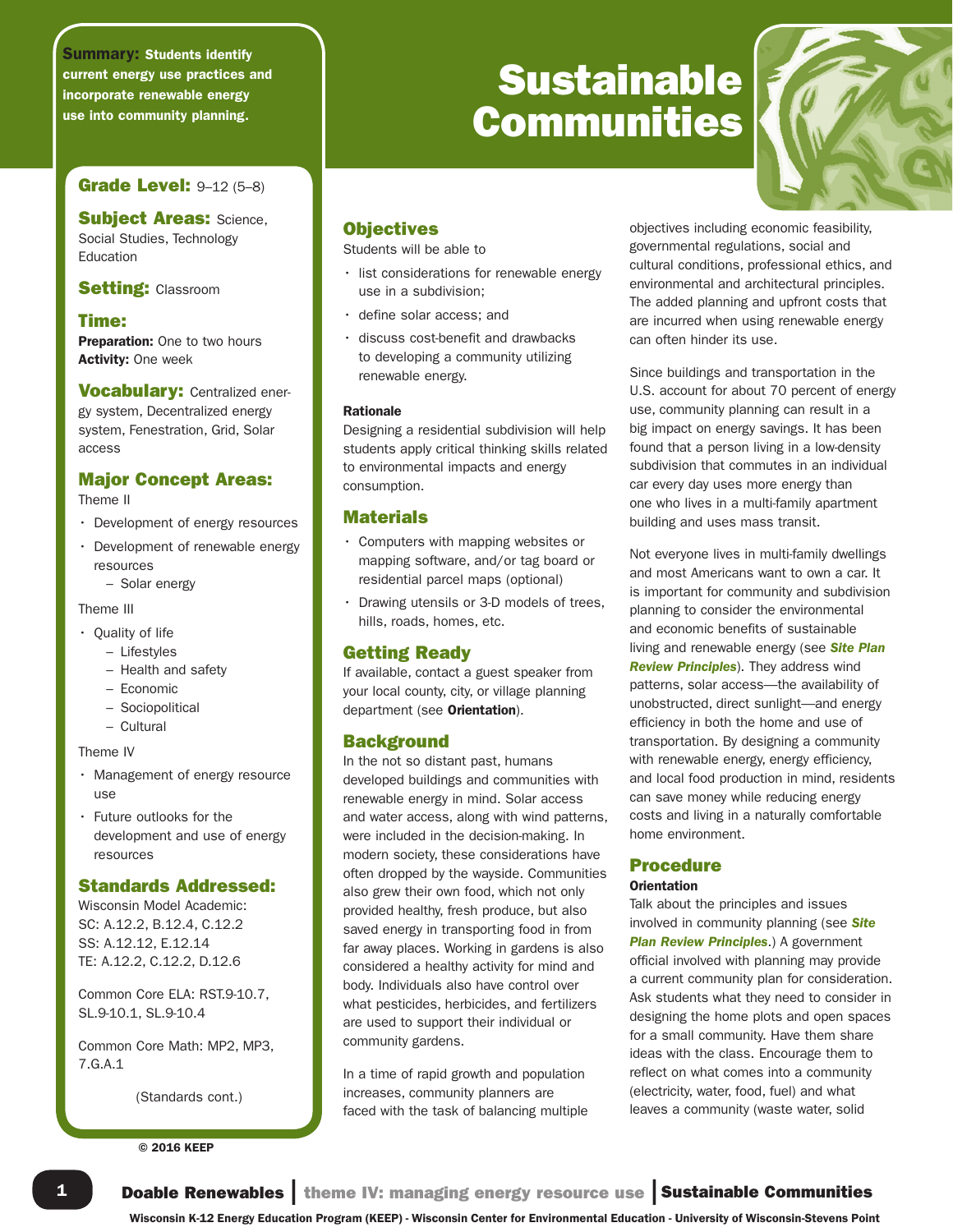## NGSS: HS-ETS1-2, HS-ESS3-2, HS-ESS3-4

SEP: Constructing Explanations and Designing Solutions, Engaging in Argument from Evidence DCI: ESS3.A: Natural Resources, ESS3.C: Human Impacts on Earth Systems, ETS1.C: Optimizing the Design Solution CCC: Influence of Science, Engineering, and Technology on Society and the Natural World, Stability and Change

waste, heat). Consider other community needs such as transportation, recreation, privacy, etc.

Challenge students to identify which of the community activities are energy related. Discuss which energy resources are currently used by most communities (resources are suggested under the Steps below) and how they enter and leave the community. Introduce students to terms such as the electrical grid (living off and on the grid), and centralized and decentralized energy. Review costs and benefits of current energy use practices.

## **Steps**

**1.** Explain that the mayor of town X has requested information about renewable energy systems and is interested in developing more energy resources for his/her community. NOTE: Town X can be a fictional town or students can select an actual community such as their own. Other options include providing a physical or digital map of a residential neighborhood for students or providing them tag board with pre-marked physical features such as rivers, wooded, plain, and wetland areas, topographical features, and existing structures (homes, old standing barn, power lines, etc.). Many mapping websites or free software, such as Google Earth, are available.

These mapping tools allow users to draw and include other notations, such as pushpins, border lines, and notes to illustrate sustainable community improvements.

- 2. Inform the class that their goal is to assess a current residential or commercial neighborhood for renewable energy technologies. If they have not previously participated in site analysis, integrate concepts from the activities "Siting for Solar," "Where the Wind Blows," and "Let the Sun Shine In" to develop a base understanding among students. Remind students that before the installation of a renewable energy system, it is important that community planners consider options for using less energy and using energy efficiently. Have students explore how energy is being used currently. NOTE: See the KEEP website for survey instruments to assess community energy use.
- 3. Establish teams of three or four students for each residential area. If you are having students assess their neighborhood, give them a few days to document the significant environmental and physical features, etc. If assessing a real neighborhood, mapping websites/ software such as Google Earth may be used to document existing buildings, roads, as well as power and water access features.
- 4. Explain that renewable energy technology and designing for passive solar access are components often left out of the design of a subdivision. Use the following questions to pose ideas for incorporating renewable energy into the students' site design:
	- What nonrenewable resources are currently heavily used? Is there a renewable energy source being utilized for heat or electricity? The Energy Information Administration's (EIA) Residential Energy Consumption survey provides facts and details on current household energy use, by region and state. The EIA also provides information

on what resources are used to generate power in each state. Local electric, gas, and water utility companies may be able to provide detailed information about the energy resource mix and distribution network used to supply the community under study for this project.

- Are there options for incorporating renewable energy sources in active systems? What would the upfront costs be for such a system? Example systems include geothermal, hydroelectric dams, photovoltaics (solar electric), wind turbines and biomass systems. Local companies may be able to provide general cost information for small, home or community-scale generating systems.
- What passive solar options are there?
	- Are homes placed on the north/south axis?
	- What natural or constructed features may limit southern exposure for individual homes?
- Are there opportunities to make vehicle or public transportation more efficient?
- How might renewable technologies be incorporated into community travel and transportation?
- **5.** Assign student groups the task of incorporating energy efficiency and renewable energy technologies for both buildings and transportation systems into their residential neighborhood. Give students a week to establish their design. Tell them to include all potential costs for development and have them estimate how much they will make (by selling plots or by building homes on the lots and selling them).
- 6. Part of a sustainable community is food energy for community residents. Consider opportunities to provide locally-grown produce. As an alternative to individual gardens, perhaps your community will provide communityshared gardens and/or space for farmers' markets.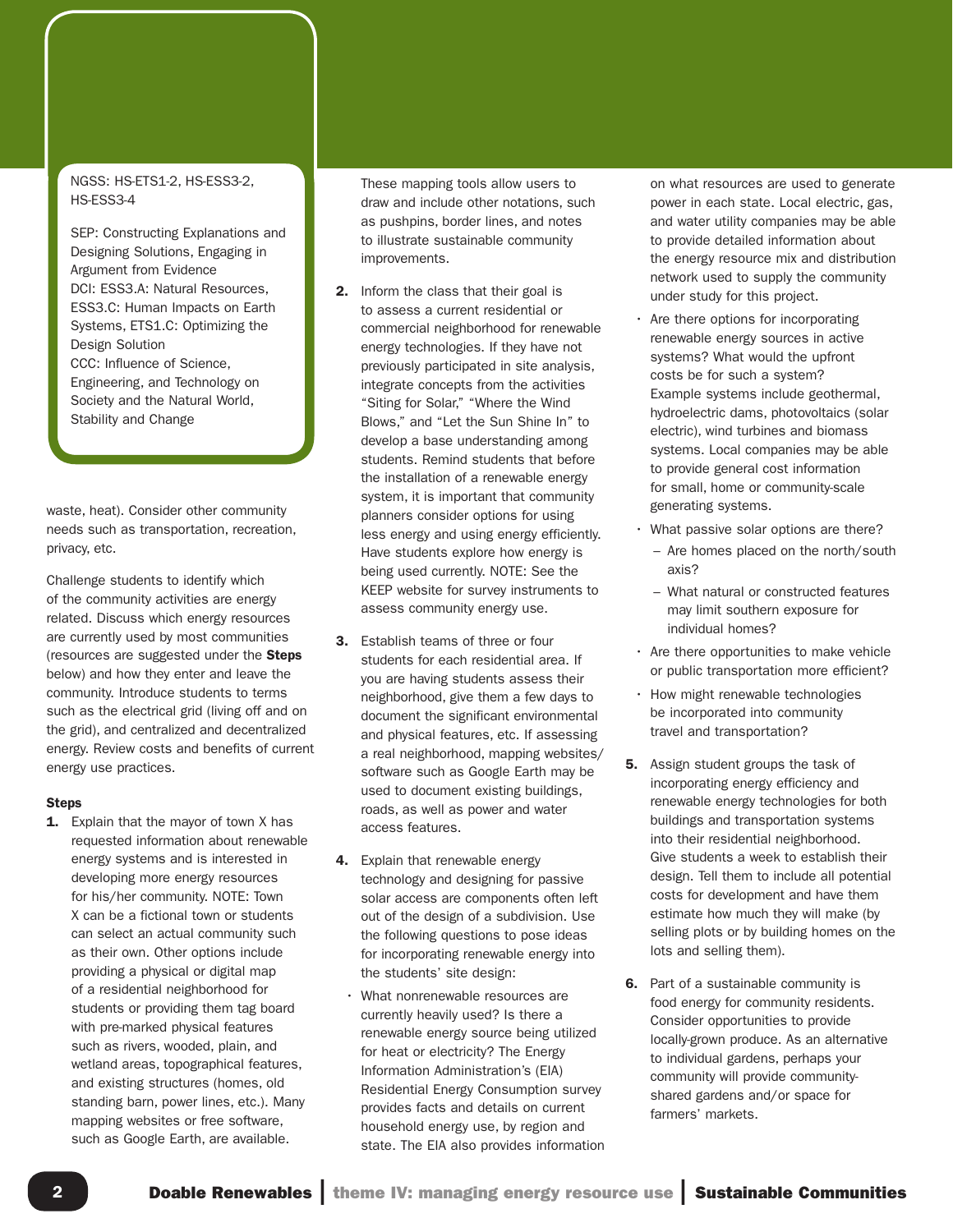- 7. Students may assemble the following as a portfolio of their group's sustainable community design:
- A paper or computer representation of the sustainable community design including the community's location, notation of energy systems such as electric lines or generators, and representation of transportation routes including individual and mass transit (if applicable).
- A list of the community's sustainable components with descriptions. Include what renewable energy systems are used, what efficiency measures are implemented, and note all other systems that make the community sustainable such as food gardens or green spaces.
- List the costs associated with the community's sustainable features such as renewable energy and energy efficiency installation costs. Also include the cost savings from using the renewable energy, energy efficiency, and local food systems.

## **Closure**

Have students present their findings to the entire class and lead a discussion on how they decided to lay out their subdivision. Have other students critically analyze each subdivision, making recommendations for improvement. Have students redesign their subdivision after student presentations and critiques. How do the designs change over time?

# Assessment

## Formative

- Were students able to identify the many ways a community uses energy and suggest ways to use energy more efficiently?
- What energy efficiency and renewable energy considerations were incorporated into the student designs?

• Were students able to show the benefits and drawbacks to developing an energy efficient community utilizing renewable energy and local food systems?

#### **Summative**

Have students review their design utilizing the *Site Plan Review Principles*. Using these principles, have students refine their proposals and indicate in writing what changes they would potentially make to improve their design.

## Extension

Have students, as an outside class assignment, locate a subdivision in town. Have them write up an analysis of the subdivision. What considerations were most important to the developer? What improvements would the student make?

Have students consider if using renewable energy might appeal more to designers of subdivisions near a city or in more rural areas.

What benefits or limitations would there be in incorporating energy efficiency, renewable technologies, and local food in a new development vs. incorporating them into an existing one?

# Final Connection

Determine level of intensity and depth you wish to go with the activity. This can easily serve as a one-period class activity with students thinking about general placement of homes, open spaces, and solar access. It can also be used as an entire unit, including detailed designs of a local parcel of land, with students researching local zoning ordinances, sewer/water requirements, housing market trends, and topographical maps for drainage patterns and solar access. Define a method for students to use in developing the map of their subdivision. Have them utilize drawing skills, three dimensional items and/or computer technology to show their results.